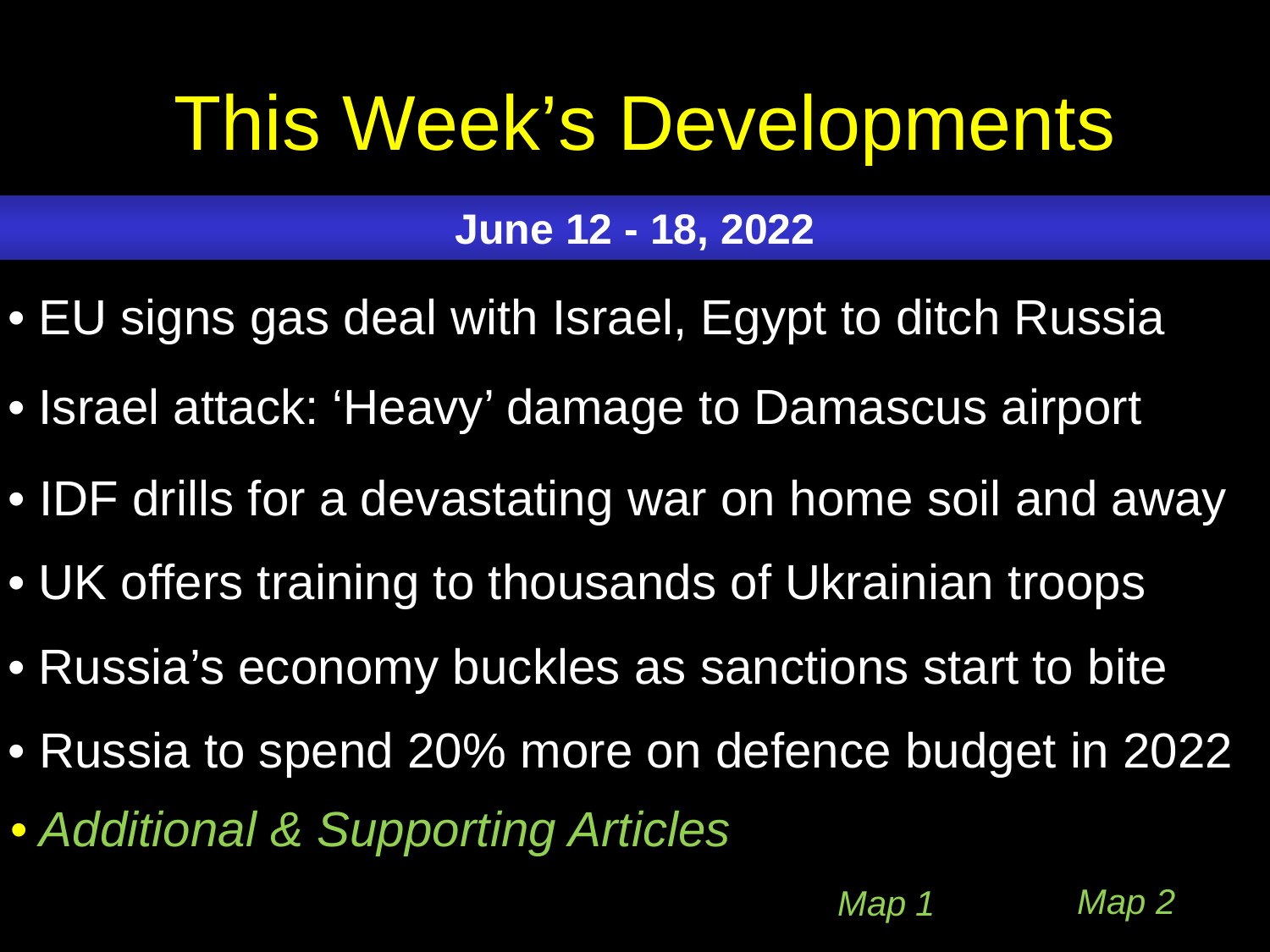#### <span id="page-1-0"></span>*[EU signs gas agreement with Egypt and Israel](#page-0-0)  to reduce 'dependency' on Russian fuel*

*France24, June 16, 2022*



| <b>EVENT</b>                 | isiael and Egypt plan to boost gas exports to Europe under an agreement signed during a<br>Cairo visit Wednesday by the European Commission president as the bloc seeks to wean<br>itself off Russian gas. Ursula von der Leyen also pledged relief worth 100 million euros (\$104<br>million) for food security in Egypt, which has been reeling from grain shortages as a result of<br>the Ukraine war. "Russia's war against Ukraine has exposed our European dependency on<br>Russian fossil fuels, and we want to get rid of this dependency," von der Leyen told a joint<br>press conference with Egyptian President Abdel Fattah al-Sisi. "We want to diversify to<br>trustworthy suppliers, and Egypt is a trustworthy partner." She had vowed on Tuesday, during<br>a visit to Israel, to confront Russia for its use of fossil fuels to "blackmail" European countries.                                                                                                                                                                                                                                                                                                                                                                                                                                     |
|------------------------------|-----------------------------------------------------------------------------------------------------------------------------------------------------------------------------------------------------------------------------------------------------------------------------------------------------------------------------------------------------------------------------------------------------------------------------------------------------------------------------------------------------------------------------------------------------------------------------------------------------------------------------------------------------------------------------------------------------------------------------------------------------------------------------------------------------------------------------------------------------------------------------------------------------------------------------------------------------------------------------------------------------------------------------------------------------------------------------------------------------------------------------------------------------------------------------------------------------------------------------------------------------------------------------------------------------------------------|
| <b>COMMENT</b>               | The deal signed this week will allow significant Israeli gas exports into the EU for the first time.<br>Israeli gas will be brought via a pipeline to Egypt's LNG terminal on the Mediterranean, where<br>some will be liquefied and transported on tankers to European shores. Israel has two major<br>gas fields off its coast with an estimated 690 billion cubic metres of natural gas combined &<br>[more to come! So, for the short term, Russia may look at Israel through the lens of lust for<br>power, as whoever controls these gas fields wields a lot of political power. But the Bible<br>predicts that when Gog invades the land of Israel, it is with a coalition of countries under Gog's<br>influence, those countries being the EU & the Catholic state-church system. That means the<br>countries currently pitted against Russia/Gog will need to be on relatively good terms with Gog<br>- against the King of the South. Is it possible the prize (the spoil) is none else than Jerusalem<br><i>itself?</i> It is the center of three major faiths and has been fought over for centuries. Whoever<br>possesses Jerusalem possesses the gem of the world, and religion factors into the designs of<br>Gog in a big way - perhaps to plant the headquarters of the orthodox church there!] [ET] |
| <b>BIBLE</b><br><b>QUOTE</b> | On that day thoughts will come into your mind and you will devise an evil scheme. You will say, "I<br>will invade a land of unwalled villages; I will attack a peaceful and unsuspecting people-all of<br>them living without walls and without gates and bars. I will plunder and loot and turn my hand                                                                                                                                                                                                                                                                                                                                                                                                                                                                                                                                                                                                                                                                                                                                                                                                                                                                                                                                                                                                              |

against the resettled ruins and the people [Israel] gathered from the nations…*(Ezekiel 38:10-12 NIV)*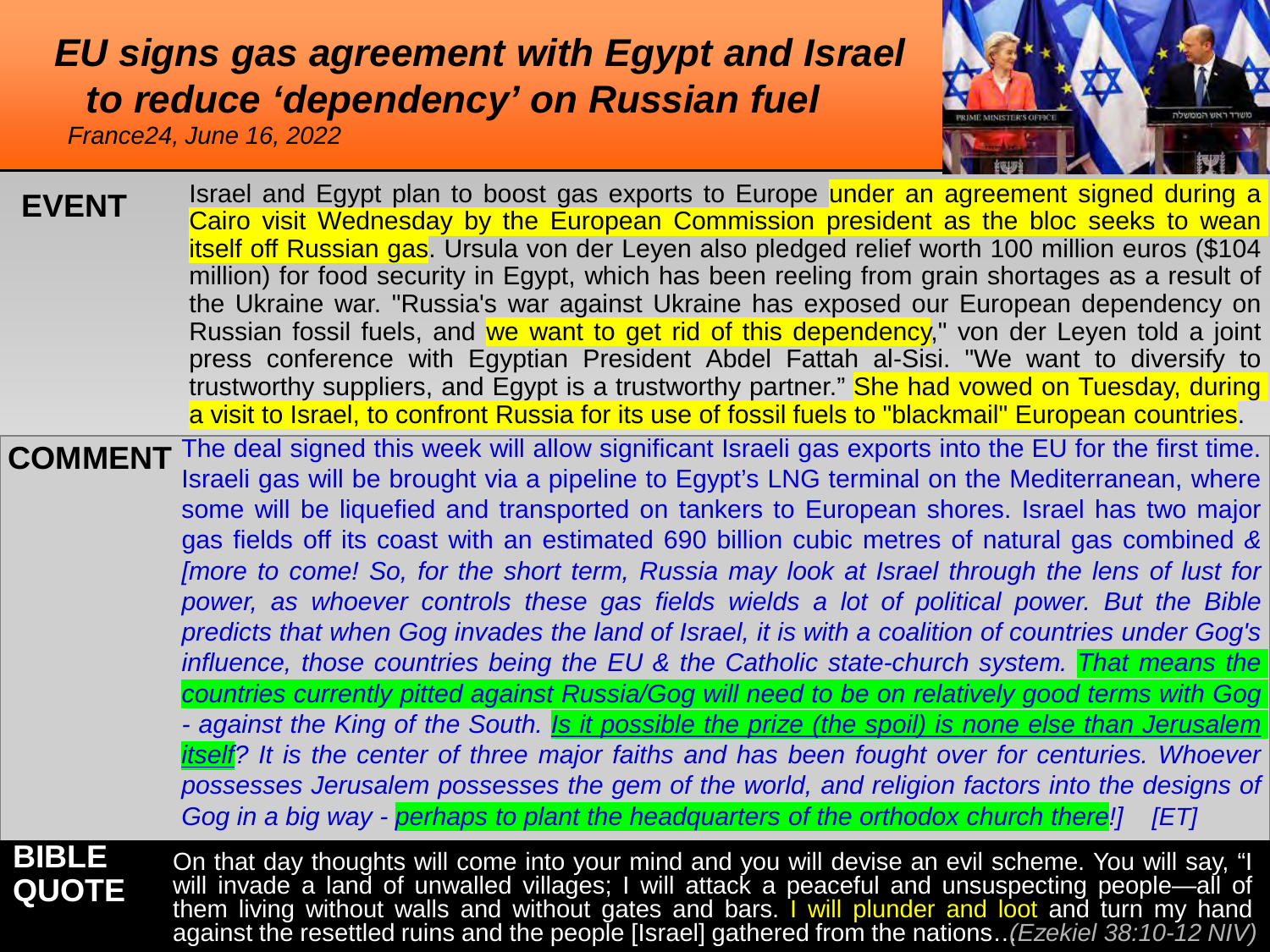#### <span id="page-2-0"></span>*['Heavy' damage to Damascus airport confirmed after](#page-0-0)  Israeli attack*

*Reuters, June 15, 2022*



| <b>EVENT</b>          | Russia expressed "serious concern" on Wednesday to Israel's ambassador about air<br>strikes that shut down Syria's Damascus International Airport last week, the foreign ministry<br>said in a statement. Syria has been a staunch ally of Moscow since Russia launched a<br>military campaign in 2015 that helped to turn the tide in a civil war in favour of President<br>Bashar al-Assad. Syria halted flights to and from the airport until further notice following the<br>Israeli strikes. "Serious concern was again expressed over the June 10 Israeli air force<br>attack on the civilian airport of Damascus, which damaged the runway, navigation<br>equipment and buildings, and disrupted international civilian air traffic," the ministry said<br>after Deputy Foreign Minister Mikhail Bogdanov met Israeli Ambassador Alexander Ben Zvi<br>in Moscow. "The ambassador was told that justification from the Israeli side was<br>unconvincing and that Moscow expected additional clarification." |
|-----------------------|-------------------------------------------------------------------------------------------------------------------------------------------------------------------------------------------------------------------------------------------------------------------------------------------------------------------------------------------------------------------------------------------------------------------------------------------------------------------------------------------------------------------------------------------------------------------------------------------------------------------------------------------------------------------------------------------------------------------------------------------------------------------------------------------------------------------------------------------------------------------------------------------------------------------------------------------------------------------------------------------------------------------|
| <b>COMMENT</b>        | Incidents such as this set the stage for the predicted antagonism between the K of N and K<br>of S at the time of the final confrontation. Damascus/Syria are ancient Biblical names and<br>were major players in Israel's history. At the time of the prediction in Isa 17:1-3 (see below)<br>the 10 tribes/Pekah joined up with the Syrians/Rezin and went to war against Judah/Ahaz.<br>Ahaz called on the Assryians/Tiglath-Pileser to come to his aid. Tiglath-Pileser did. He<br>came against Damascus and not only made it "a heap", but bragged about it in his Annals:<br>tookpeople together with their propertyas spoilI destroyedthedistricts of                                                                                                                                                                                                                                                                                                                                                      |
|                       | Damascus like ruins from the Flood." Much later in Israel's history, Syria/Damascus became<br>the domain of Antiochus, the "King of the North". Moving forward to the time of the end,<br>Gog, by virtue of possessing or wielding influence over the territory of Syria, becomes the<br>latter day "king of the North"; and today we see the stage being set for the final conflict<br>between the north and the south - and the end of the K of N on the mountains of Israel. (ET)                                                                                                                                                                                                                                                                                                                                                                                                                                                                                                                              |
| <b>BIBLE</b><br>QUOTE | A prophecy against Damascus: "See, Damascus will no longer be a city but will become a heap of ruins. The cities of Aroer will be deserted and left to flocks, which will lie down, with no one to make<br>them afraid. The fortified city will disappear from Ephraim [northern Israel], and royal power from<br><b>Damascus</b><br>(Isiah 17:1-3 NIV)                                                                                                                                                                                                                                                                                                                                                                                                                                                                                                                                                                                                                                                           |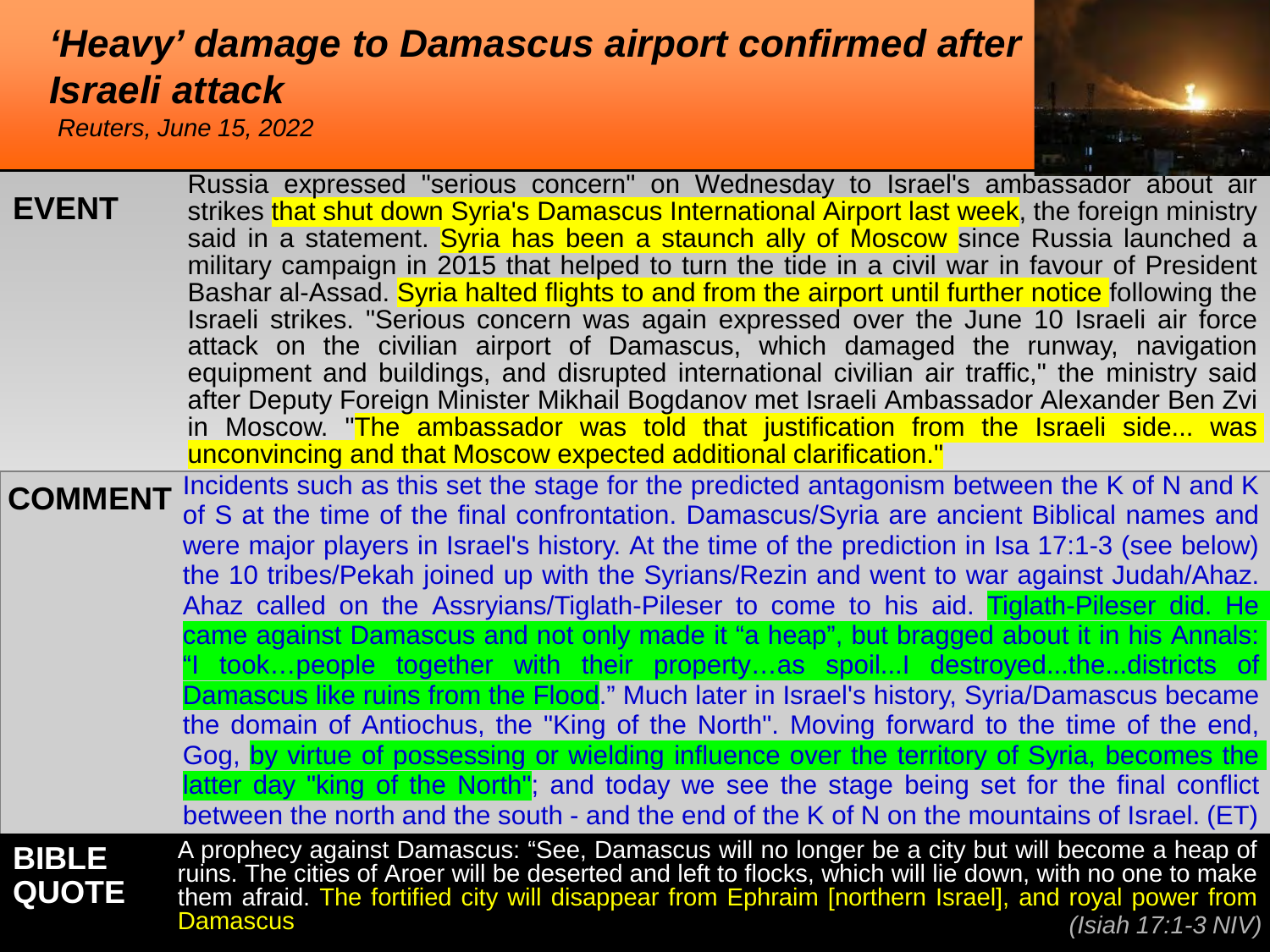## <span id="page-3-0"></span>*[The IDF drills for a devastating war on home soil](#page-0-0)  and away*

*Jerusalem post, June 5, 2022*



| <b>EVENT</b>                 | It was a drill on a level that the IDF had never carried out before. Thousands of troops, and<br>hundreds of aircraft and navy vessels all trained together in going to war against Israel's<br>enemies, on all fronts and in all dimensions, including a strike in Iran. Chariots of<br>Fire brought the Israeli military to a new standard, as troops practiced responding to<br>emergency events in multiple theaters simultaneously while under heavy rocket fire from<br>all borders – especially from the North. The Israeli army expects the home front to be                                                                                                                                                                                                                                                                                                                                                                                                                                                    |
|------------------------------|-------------------------------------------------------------------------------------------------------------------------------------------------------------------------------------------------------------------------------------------------------------------------------------------------------------------------------------------------------------------------------------------------------------------------------------------------------------------------------------------------------------------------------------------------------------------------------------------------------------------------------------------------------------------------------------------------------------------------------------------------------------------------------------------------------------------------------------------------------------------------------------------------------------------------------------------------------------------------------------------------------------------------|
|                              | bombarded with 1,500 rockets a day until the last day of the war. The attacks would wreck<br>the country, with dozens of buildings and sites destroyed and hundreds killed and<br>wounded. IDF assessments state that while it is unlikely that Hezbollah will attack Israel in                                                                                                                                                                                                                                                                                                                                                                                                                                                                                                                                                                                                                                                                                                                                         |
|                              | the near future, the northern border remains the most explosive, and both sides have<br>warned that the next conflict between the two would be devastating.                                                                                                                                                                                                                                                                                                                                                                                                                                                                                                                                                                                                                                                                                                                                                                                                                                                             |
| <b>COMMENT</b>               | When the conflict between Israel and Syria begins it will also involve other surrounding<br>peoples as well. There will be trouble on all Israel's borders but especially in the north.<br>Hezbollah have over 100,000 rockets and missiles ready to rain down from Lebanon into<br>northern Israel. This is why lsrael has just concluded its largest ever military exercise in<br>preparation for this war. Clearly Israel believes at some point this war will happen the<br>question is when will it happen? The Bible gives the answer. This inner ring war against<br>Israel is by "nearby" or "surrounding" or "round about" peoples. This war is detailed in<br>Zechariah 12. This chapter uses the word "people" who attack Israel. This word means<br>"kinsmen" or "kindred". Zechariah 14 which speaks of the outer ring war which follows<br>after speaks of "nations" coming against Israel. Zechariah 12 says that Jerusalem remains<br>intact during the inner ring war. Jerusalem is ruined in Zech 14. |
| <b>BIBLE</b><br><b>QUOTE</b> | Behold, I will make Jerusalem a cup of trembling unto all the people round about And in that day will I make Jerusalem a burdensome stone for all people: , though all the people of the<br>earth be gathered together against it.<br>(Zechariah 12:2-3)<br>(Note that the "South" and the "North" are areas local to Israel - Egypt and Syria. Whichever<br>powerful nations are connected to them becomes "King" of the South and "King" of the North)                                                                                                                                                                                                                                                                                                                                                                                                                                                                                                                                                                |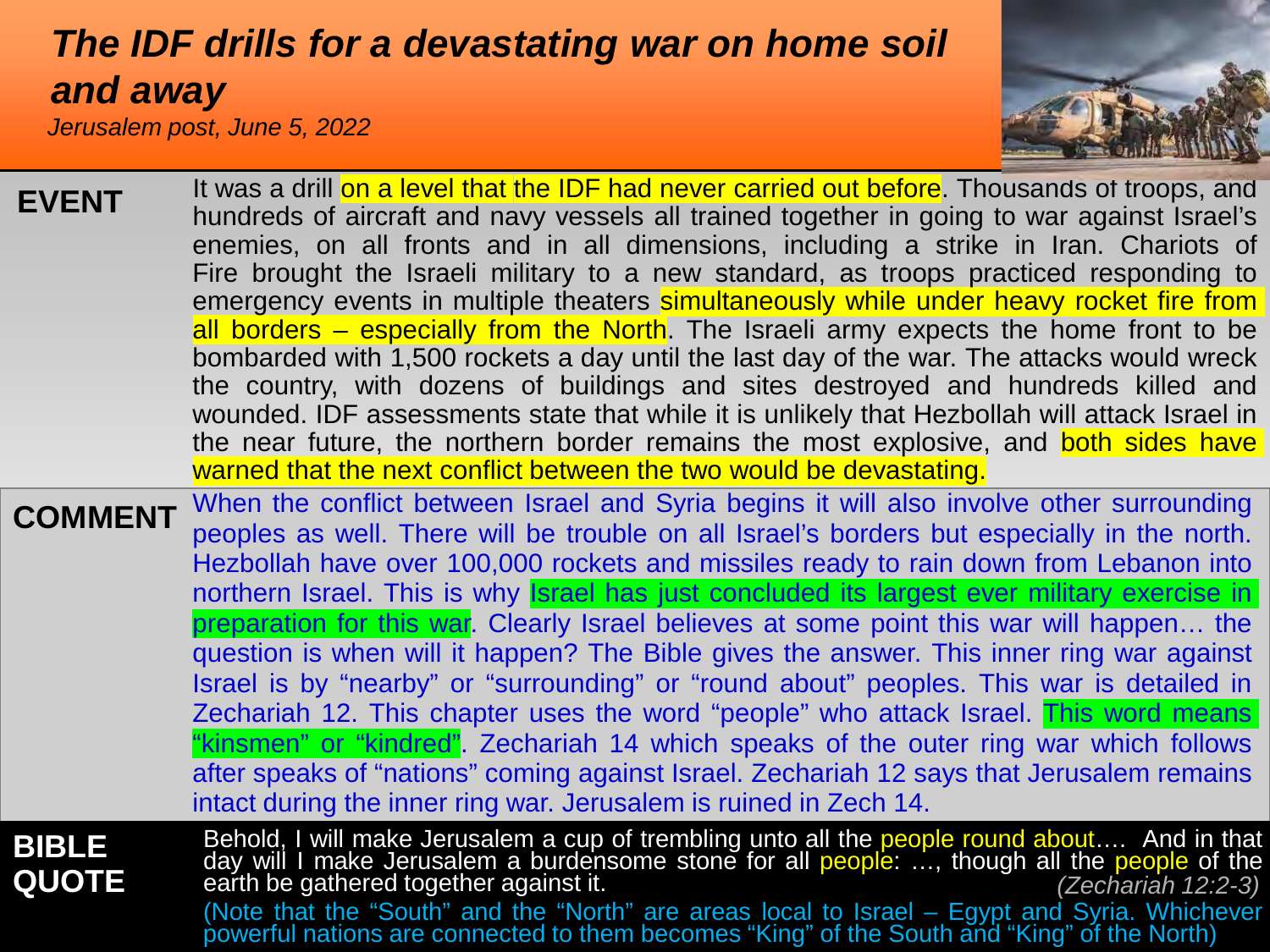#### <span id="page-4-0"></span>*[Boris Johnson offers training to thousands of](#page-0-0)  Ukrainian troops*

*The Times, June 17, 2022*



| <b>EVENT</b>                 | Boris Johnson has travelled to Kyiv for a surprise visit in a bid to "change the equation" of<br>the Russian invasion with a major British-led training operation. The prime minister made<br>his second visit to the Ukrainian capital to see President Zelensky and promised him that<br>the British Army would provide training for up to 10,000 soldiers every 120 days. "We will<br>be with you until you ultimately prevail," he said. He offered "a major new military training<br>programme that could change the equation of this war, harnessing that most powerful of<br>forces – the Ukrainian determination to win".                                                                                                                                                                                                                                                                                                                                                                                                                                                                                                                                                                                                                                                                                       |
|------------------------------|-------------------------------------------------------------------------------------------------------------------------------------------------------------------------------------------------------------------------------------------------------------------------------------------------------------------------------------------------------------------------------------------------------------------------------------------------------------------------------------------------------------------------------------------------------------------------------------------------------------------------------------------------------------------------------------------------------------------------------------------------------------------------------------------------------------------------------------------------------------------------------------------------------------------------------------------------------------------------------------------------------------------------------------------------------------------------------------------------------------------------------------------------------------------------------------------------------------------------------------------------------------------------------------------------------------------------|
| <b>COMMENT</b>               | The UK continues to lead the way in supporting Ukraine push back against the Russian                                                                                                                                                                                                                                                                                                                                                                                                                                                                                                                                                                                                                                                                                                                                                                                                                                                                                                                                                                                                                                                                                                                                                                                                                                    |
|                              | invasion. Boris Johnson (who is under political pressure from all sides) is taking an ever<br>increasing firmer line against Russia by supporting Ukraine. Politically weakened leaders<br>often want to appear strong and over flex their military muscles to prove they still have<br>power. This is possibly happening in this case. The UK announced last week that it would<br>send Ukraine its guided multiple launch rocket system, which has better range and<br>precision than Russia's artillery. [Currently it is difficult to establish who is the stronger.<br>When the final scene develops, the Gogian host appears to be the strongest. The situation<br>with Ukraine is just a cog in the big wheel of the Divine purpose to accomplish a<br>necessary detail (see next slide) that will be revealed in hindsight. The interaction between<br>Johnson and Putin certainly ramps up the antagonism between the south and the north.<br>The Bible predicts that "Ros" (Ukraine), with the EU, must form an integral part of the<br>Gogian host when it comes down on Israel; but whether it happens by Russia winning the<br>war and taking over Ukraine, or by Ukraine winning the war and, perhaps with Magog<br>(Germany), taking over Russia, we don't know. God knows, and that's what matters. JET |
| <b>BIBLE</b><br><b>QUOTE</b> | And at the time of the end shall the king of the south push at him: and the king of the north shall<br>come against him like a whirlwind, with chariots, and with horsemen, and with many ships; and<br>he shall enter into the countries, and shall overflow and pass over. [The yellow text incident<br>happened in 1917 when K of S "pushed" at "him" - the Ottoman Empire] ET<br><i>(Daniel 11:40)</i>                                                                                                                                                                                                                                                                                                                                                                                                                                                                                                                                                                                                                                                                                                                                                                                                                                                                                                              |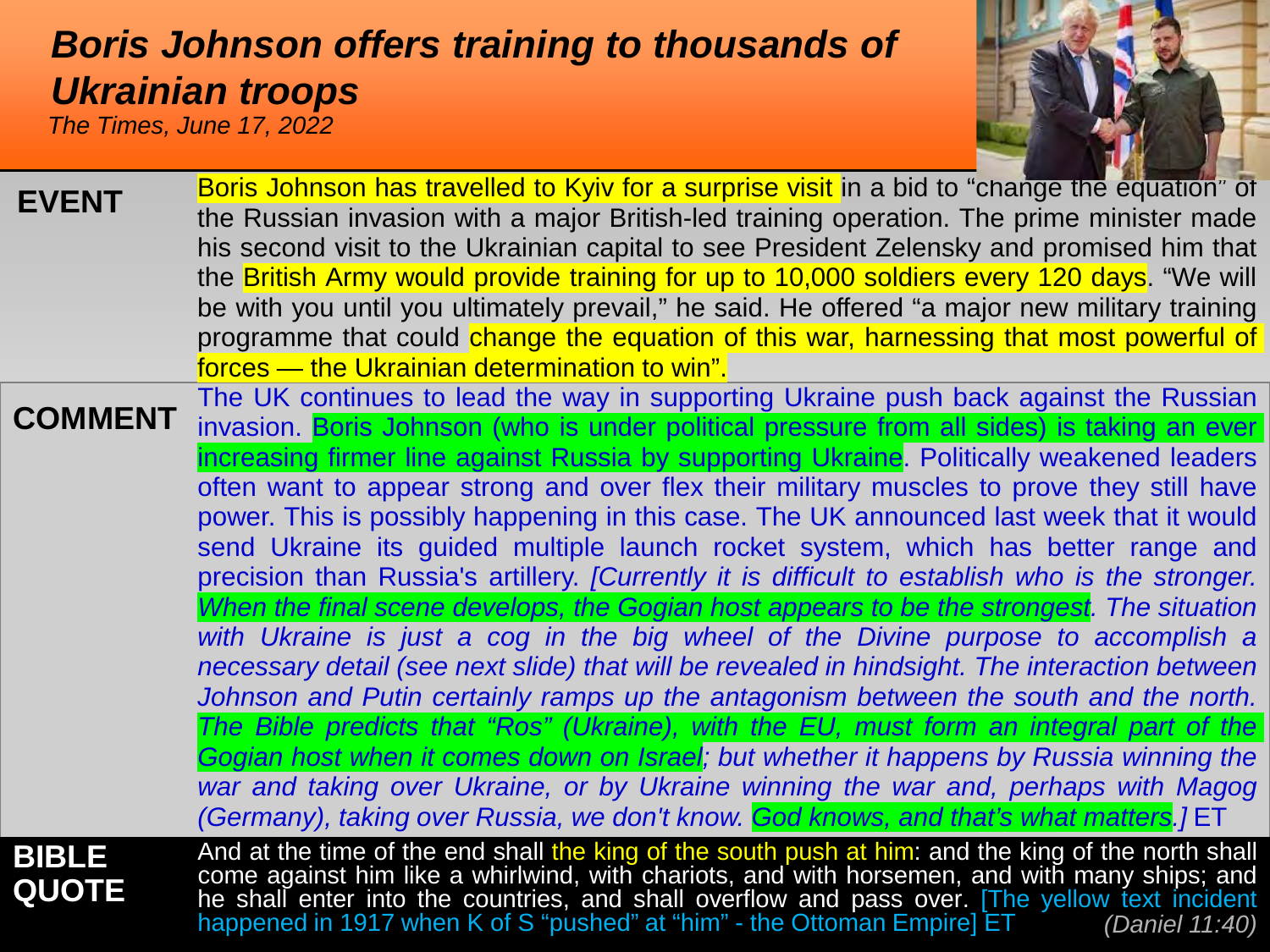#### <span id="page-5-0"></span>*The Times, June 14, 2022 [Russia's economy buckles as Western sanctions](#page-0-0) start to bite*

**RUSSIAN FEDERATIO** 

- Shopping centres are threatened with closure, car sales have slumped to a historic low and poverty levels across Russia have soared as western sanctions imposed since the invasion of Ukraine start to hit businesses. The appearance of vast, upmarket malls in the early years of President Putin's rule was seen as a sign of economic stability after the widespread deprivations that followed the collapse of the Soviet Union. But less than four months after Putin ordered troops into Ukraine, the shopping centres are emptying fast as luxury brands such as Prada and Chanel pull out of the country, along with popular stores such as Adidas and H&M. More than 1,300 western companies have ended or suspended their operations in Russia since the start of the war in late February. Western films are no longer being released and cinemas are now largely empty, despite attempts to entice customers with Chinese and Indian releases. **EVENT**
- **COMMENT** In his book Elpis Israel, John Thomas (founder of the Christadelphians) wrote these words… "*Let the Russian treasury be as empty as it is said to be, and its expenditure exceed its revenue by double the alleged deficit, it will only operate as a pressure from within, causing her Autocrat to "enter into the countries and to overflow and pass over," and to enrich himself with the spoil of those he is destined to subdue*." What he was writing back in 1848 was that Russia would one day be in severe financial difficulties and this would act as a pressure that forces the "autocrat" (Gog / Russian ruler) to come down and invade Israel etc. The war in Ukraine is bringing this financial pressure through the sanctions and mass exodus of business's. Ezekiel 38 says that God puts hooks in Gog's jaws to bring him forth. This financial pressure is part of the hook...

**BIBLE QUOTE**

'This is what the Sovereign Lord says: I am against you, Gog, chief prince of Meshech and Tubal. I will turn you around, put hooks in your jaws and bring you out with your whole army—your horses, your horsemen fully armed, and a great horde with large and small shields, all of them brandishing their swords. *(Ezekiel 38:2-4 NIV)*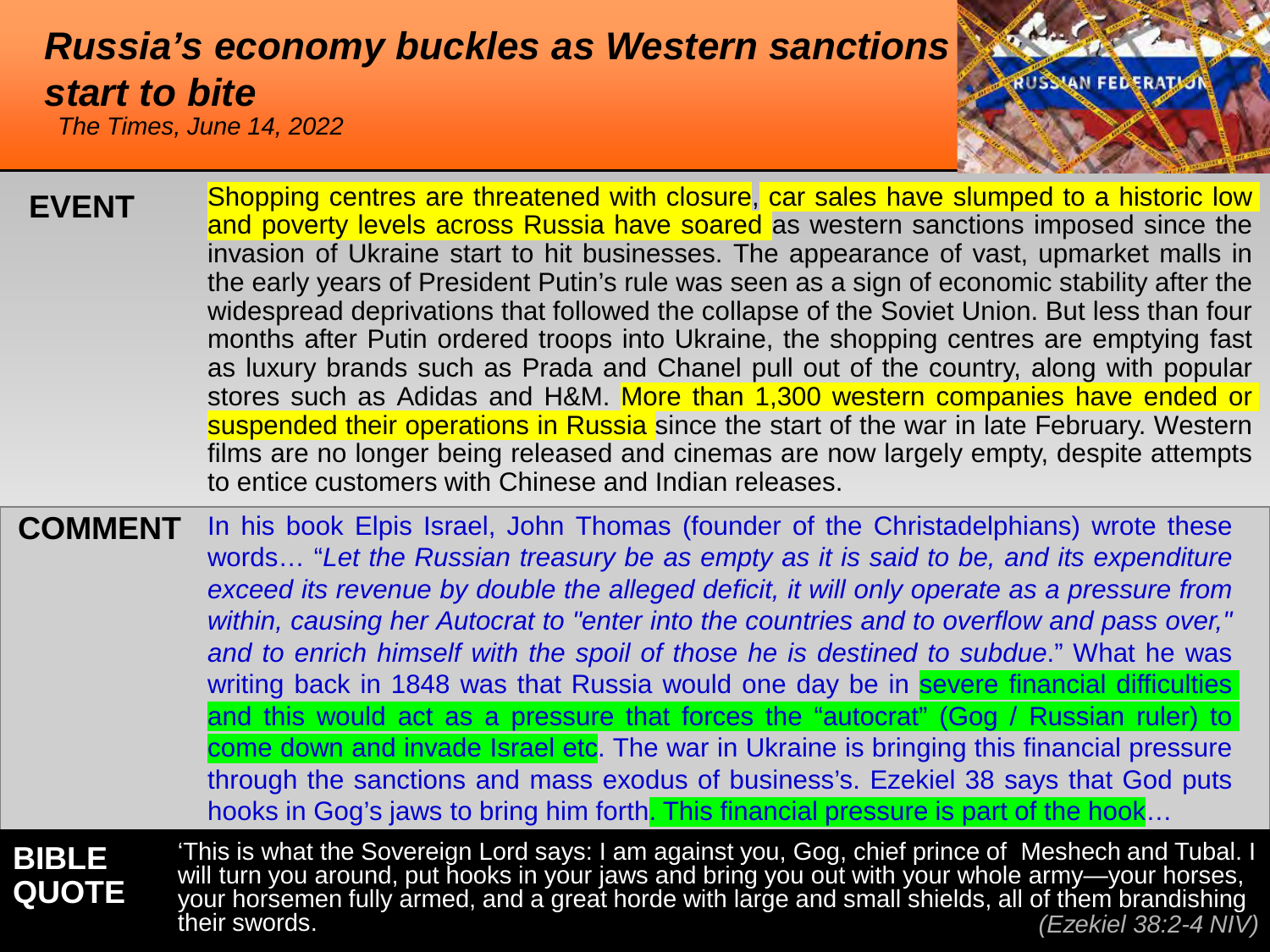#### <span id="page-6-0"></span>*[Russia to spend 20% more on defence](#page-0-0) budget in 2022*

*The Times, June 15, 2022*



| <b>EVENT</b> | Russia's defence spending is expected to increase by 20 per cent, according to the            |
|--------------|-----------------------------------------------------------------------------------------------|
|              | Military-Industrial Commission that reports directly to President Putin. The increase         |
|              | would see Russia's budget soar by up to 700 billion roubles (£9.9 billion) this year          |
|              | compared with 2021. The Ministry of Defence in London cited remarks by the                    |
|              | commission's first deputy chairman, Andrey Elchaninov, who made the prediction last           |
|              | week. The MoD said: "Russian government funding is allowing the country's defence             |
|              | industrial base to be slowly mobilised to meet demands placed on it by the war in             |
|              | Ukraine. However, the industry could struggle to meet many of these requirements,             |
|              | partially due to the effects of sanctions and lack of expertise." It said Russia's production |
|              | of high-quality optics and advanced electronics "likely remain troubled and could             |
|              | undermine its efforts to replace equipment lost in Ukraine".                                  |

**COMMENT** Russia is pouring as much of its limited resources as it can into boosting its military. It needs to replace many thousands of pieces of equipment lost so far in the Ukraine conflict. And it is not just Russia spending more on the military. Total global military expenditure has now passed \$2 trillion for the first time. The five largest spenders in 2021 were the United States, China, India, the United Kingdom and Russia, together accounting for 62 per cent of expenditure. Even amid the economic fallout of the Covid-19 pandemic, world military spending hit record levels. It is shocking how much the world spends on weapons designed to kill other people. In the kingdom the opposite will happen. It will be a time of peace and righteousness. And it will soon be here….

**BIBLE QUOTE** Proclaim ye this among the Gentiles; Prepare war, wake up the mighty men, let all the men of war draw near; let them come up: Beat your plowshares into swords, and your pruninghooks into spears: let the weak say, I am strong. *(Joel 3:9-10)*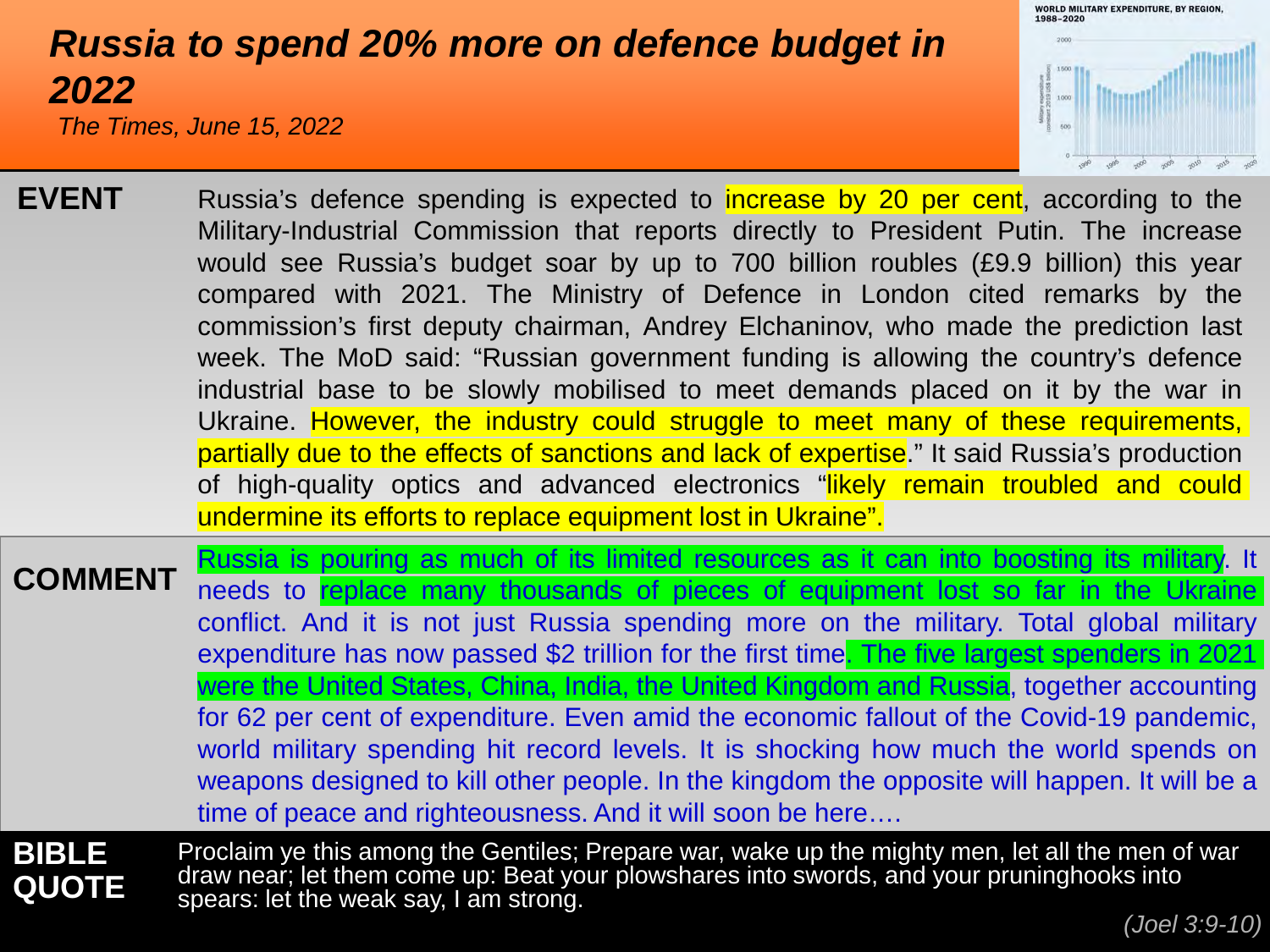#### <span id="page-7-0"></span>**[ADDITIONAL AND SUPPORTING ARTICLES](#page-0-0)**

**DebkaFile Review** [\(world events through the bi-focals of Israeli military intelligence\)](https://www.debka.com/review/) **[TV-7 Israel News](https://www.youtube.com/watch?v=gzvrBjIeGP4)**  Snam [Natural Gas Atlas](http://www.snamatlas.it/world_of_gas) [2022-06-08 Turkey-Russia Talks Make Little Progress on Ukraine Grain Shipments](https://www.voanews.com/a/turkey-russia-talks-make-little-progress-on-ukraine-grain-shipments/6608703.html) [2022-06-10 Israel Airstrikes SHUT DOWN Damascus Airport; Iran Weapons Shipments Targeted- -](https://www.youtube.com/watch?v=7XY5gdjo5DQ) Watchman - 9.52 min - YouTube [2022-06-06 Why is Russia's church backing Putin's war-](https://www.britannica.com/story/why-is-russias-church-backing-putins-warchurch-statehistory-gives-aclue) Church-state history gives a clue - Britannica [2022-06-09 Turkey's Erdogan says he will run for reelection next year -](https://abcnews.go.com/International/wireStory/turkeys-erdogan-run-reelection-year-85285114) ABC News [2022-06-06 Why Israel's Silver Scrolls Are a Bible Archaeology BREAKTHROUGH -](https://www.youtube.com/watch?v=9eabHxfaL2E) Watchman Newscast - 12.55 min - YouTube [2022-06-16 Israel INVESTIGATED for "Apartheid" by the UN; Palestinians TURN Against Biden -](https://www.youtube.com/watch?v=ZbZGfwaT1sI) Watchman - 11.39 min - YouTube [2022-06-02 Israel PREPARES for Hezbollah; Iran ON VERGE of Having "Crude" Nuclear Devices -](https://www.youtube.com/watch?v=gjsl54XUbz4) Watchman - 9.30 min - YouTube [2022-06-11 Timeline of the History of the main autocephalous Eastern Orthodox Churches, E. Orthodox point of view \(2021\)](https://en.wikipedia.org/wiki/Eastern_Orthodox_Church/media/File:Timeline_of_the_History_of_the_main_autocephalous_Eastern_Orthodox_Churches,_E._Orthodox_point_of_view_(2021).svg) [2022-06-03 U.S. Intel Report Says Putin Has Cancer, Survived Recent Assassination Attempt -](https://www.youtube.com/watch?v=ZYTPUq-tUmw) Watchman - 8.45 min YouTube [2022-06-06 As Israel moves to drill natural gas, Lebanon urges US envoy to end maritime dispute -](https://www.timesofisrael.com/as-israel-moves-to-drill-natural-gas-lebanon-urges-us-envoy-to-end-maritime-dispute/) The Times of Israel **[Watchman Newscast](https://www.youtube.com/channel/UCD8YGIxFCnVqv-ZGqgtVWAg)**  2022-06-11 - [2022-05-22 Russian Orthodox Leader at the Core of Putin's Ambitions THE NEW YORK TIMES](https://7c49dbf9-ee34-4aab-b804-d1b7950cf9fa.usrfiles.com/ugd/7c49db_50833e64767f43ae9a187806bbfb4538.pdf) [2022-06-13 Russia CONDEMNS Israel Over Damascus Airport Strikes- -Vicious-](https://www.youtube.com/watch?v=HoGW8vNJkd0) & -Provocative- - Watchman - 10.56 min - YouTube [2022-06-08 Russia & Syria WARPLANES Conduct JOINT DRILL Near Israel's Golan Border -](https://www.youtube.com/watch?v=Xt2ZHFUAXlU) Watchman News- 10.11 min -YouTube [2022-06-08 Israel is ready for an unrepentant Iran after IAEA rebuke -](https://www.jpost.com/middle-east/article-708897) analysis - The Jerusalem Post [2022-06-11 Eastern Orthodox Church -](https://en.wikipedia.org/wiki/Eastern_Orthodox_Church) Wikipedia

[The Holy Roman Empire-](https://www.youtube.com/watch?v=_DzOH98Q6TQ&t=95s) Every State, Every Year - YouTube

Animated Map - Indo-European migrations - [File-Indo-European migrations.gif -](https://en.wikipedia.org/wiki/File:Indo-European_migrations.gif#/media/File:Indo-European_migrations.gif) Wikipedia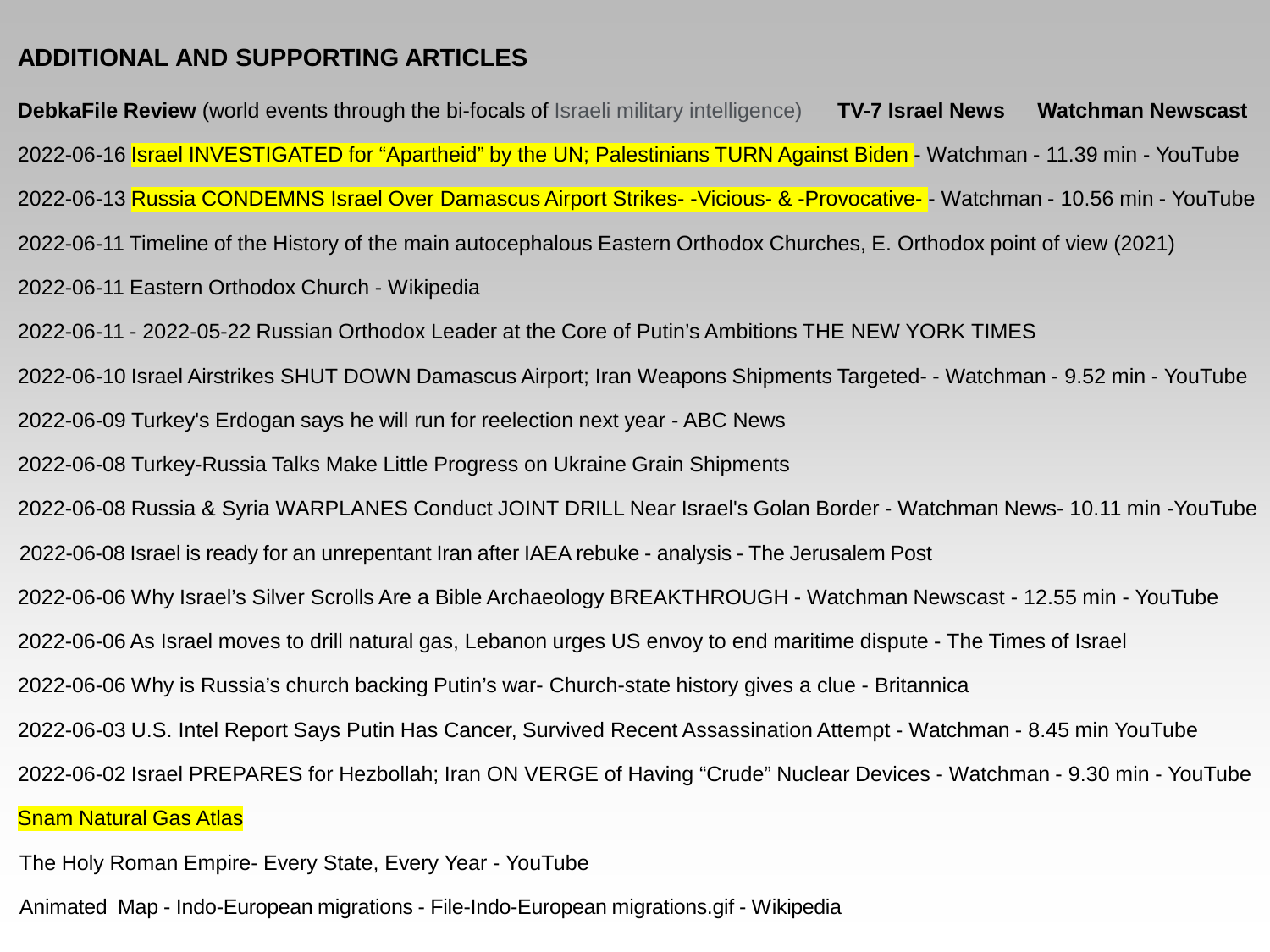